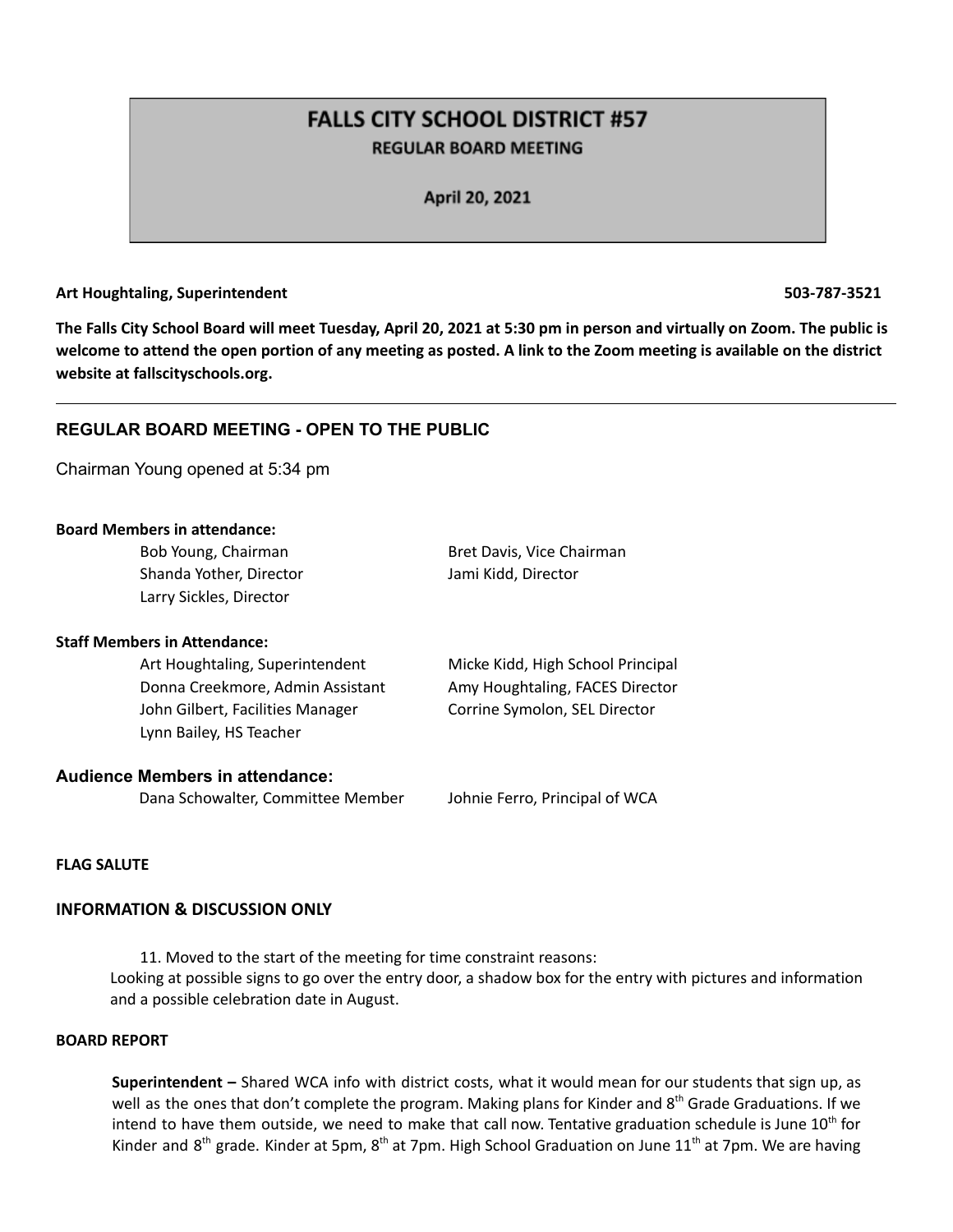a meeting tomorrow to discuss and plan Kinder-8<sup>th</sup> grade Summer School. We are looking at long term solutions for our students who want to stay online instead of coming for in person instruction. Maintaining the current system is not a good option, as teachers are becoming burnt out from doing both. We've tried the hybrid model and that doesn't seem to be a good solution either. We are looking at what that looks like and how to make it a successful transition. Will have a plan for next year before the end of this one.

**High School Principal –** Students are back in person learning. Working on getting Summer School set up and mapped out. Looking at 8<sup>th</sup> graders moving up to High School. Possible field trip, assessments, and a few other fun things.

**Business Manager:** See Report. Ending fund balance holding at \$701,000. Working on the budget. Director Yother asked if there was more information about SB53 or others that we are being kept updated on, still waiting.

**Facilities Manager:** See Report. Waiting for a quote from West Coast. Easy Solution came out to do a quote on the handicap ramps. There was a battery recall for the sprayers, potential fire danger, they have since been exchanged. Working on the RFP's for the Elementary School Roof and the Modular. Met with Lonnie about the modular, we are looking at \$130,000 for the modular, \$200,000 to lay them in, including water, sewer, fencing, concrete, playground, etc.

**Athletic Director:** No Report. Football and Volleyball seasons have ended. Track has just started up. Baseball Coop has hit a snafu, the entire Willamina Baseball team was quarantined. There hasn't been great communication with them. Football Coach, Laric Cook's dad passed away, we need to get a card and send flowers.

FACES: See Report. Activity Days are scheduled. 5th-8<sup>th</sup> graders will be able to build their own skateboards to take home. Continuing to have meetings and trainings.

**SEL (Reset Room) –** See Report. BEAM Projector was installed. Kids and staff alike have enjoyed getting to use it. It has both fun games to work out energy, and soothing activities.

**FCTA –** No Report.

**TEACHER UPDATES:** We have been able to offer some college level writing class, saving students money and time.

# **INFORMATION & DISCUSSION ONLY**

- **1.** Strategic Goals Will continue to review. Add Financial Brainstorm. Revisit in May along with the policies that were suggested.
- **2.** Policies (2<sup>nd</sup> Review) Discussed
- **3.** WCA This is the first program like this in the state of Oregon, creating pathways for students who don't ordinarily have access. Will be offering cosmetology, diesel mechanics, and health care classes. Students will receive 1.5 credits per semester to interested junior and seniors. Later they will be able to add manufacturing, construction, and information technology later on. Classes will be in 3-hour blocks and they will offer an A.M. and P.M. block options. Cosmetology students will leave with one license in either, hair, barbering, esthetics, or nails. Diesel students will leave with the ability to be hired straight out of the program and/or the ability to enter Chemeketa with 12 college credits towards a diesel mechanic degree. Health care students will leave ready to take their CNA exam and 16 transferable college credits. We will have 1 seat for each class offered and the ability to trade if we don't have a student interested in one field and 2 interested in another. Any slots not used by a school will be put in a lottery where we would have the potential to grab another seat for one of our students. After completing the program, students will have access to job placement assistance.
- **4.** Draft of Calendar Look at Draft 2021-2022 District and Student Calendars.
- **5.** Extension of LBL Business Services The Superintendent recommends staying with LBL for our Business Services at this time. Direction given to go over an evaluation of services with the CFO, Jackie Olsen.
- **6.** Declining LBL SIS Services We will decline LBL Student Information Services for next year. LBL's software doesn't communicate well with some of the programs we use. Also doesn't work well with MAC computers.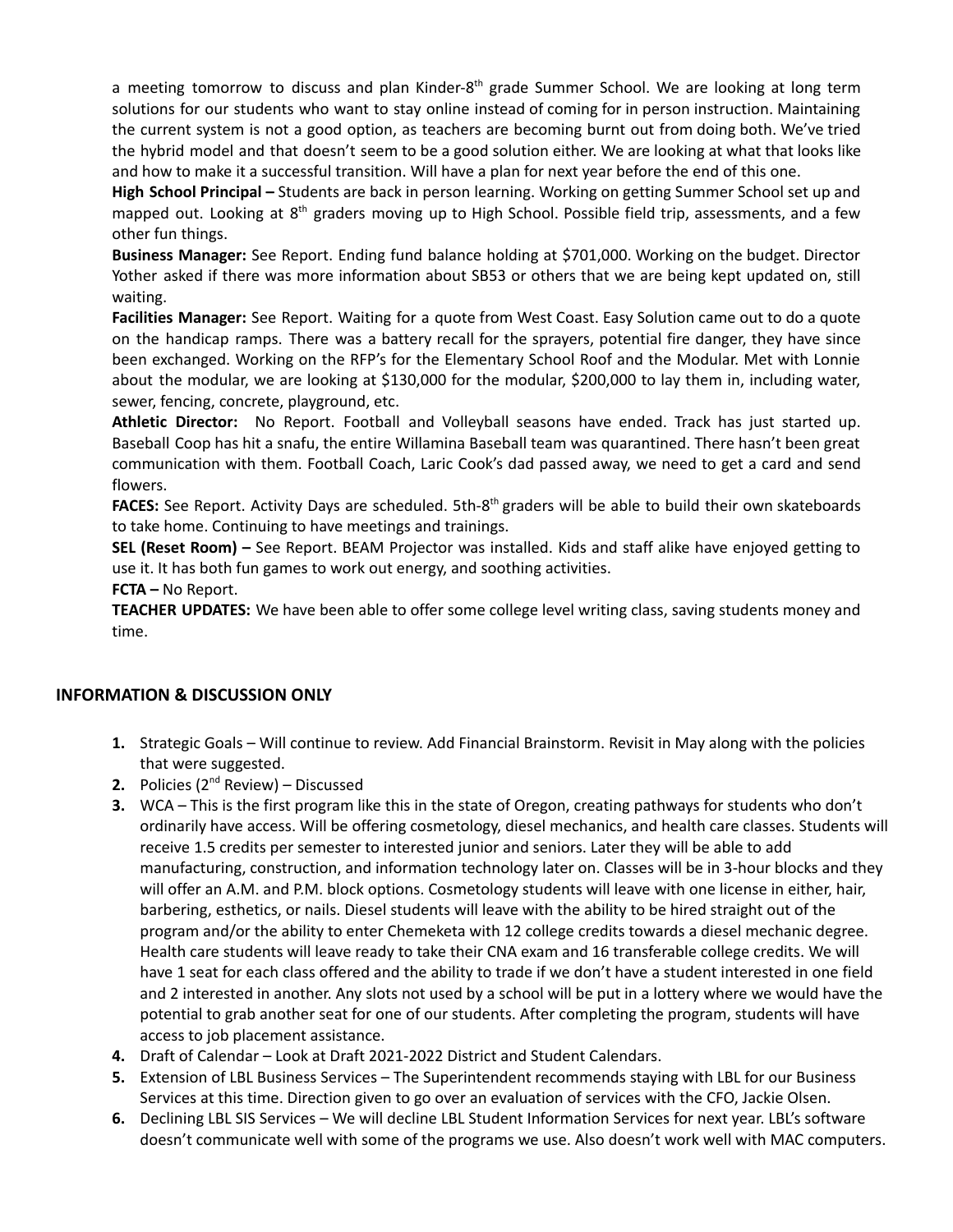- **7.** Adding WESD for SIS Services Power Schools, WESD's SIS software, works much better with MAC computers and the other programs we use.
- **8.** SB5555 Included in your packet is a letter for the City, from the School District, in support. There is a half million dollars available to help fund the new sewer system. Add the Board Chairman's name to the letter, sign and send.
- **9.** Modulars \$250,000 to purchase and install the pre-k modular as well as a storage building for John. We need to get moving now if we hope to have it in for next year. This is made financially possible through ESSER 3 dollars.
- **10.** Bussing How do we address the bus situation? MidCo is under staffed, which is causing us difficulties in bus services. What would be the cost to purchase a bus, insure it, and train a staff member to drive bus for us? How much of that would be reimbursable from ODE?

# **ACTION ITEMS**

- **1. Approve Consent Agenda**
	- March 15, 2021 Regular Board Meeting Minutes
	- March 2021 Disbursements
		- Accounts Payable: Check numbers 5589 5625 in the amount of \$43,817.96.
		- Payroll Expenses: Checks and Direct Deposits in the amount of \$257,418.08.

*Motion made by Director Yother. Seconded by Director Kidd. Vote: All ayes.*

# **2. Approve Policies GCPC/GDPC**

*Motion made by Director Sickles. Seconded by Director Kidd. Vote: All ayes.*

### **3. Approve Extension of LBL Business Services**

*Motion made by Vice Chair Davis. Seconded by Director Sickles. Vote: All ayes.*

### **4. Decline LBL SIS Services**

*Motion made by Director Sickles. Seconded by Director Kidd. Vote: All ayes.*

**5. Motion to move forward with the Preschool Modular and Facilities Shed and Assign Board Chairman Young as point person from the Board and allow him to make decisions on the Boards behalf.**

*Motion made by Director Sickles. Seconded by Director Yother. Vote: All ayes.*